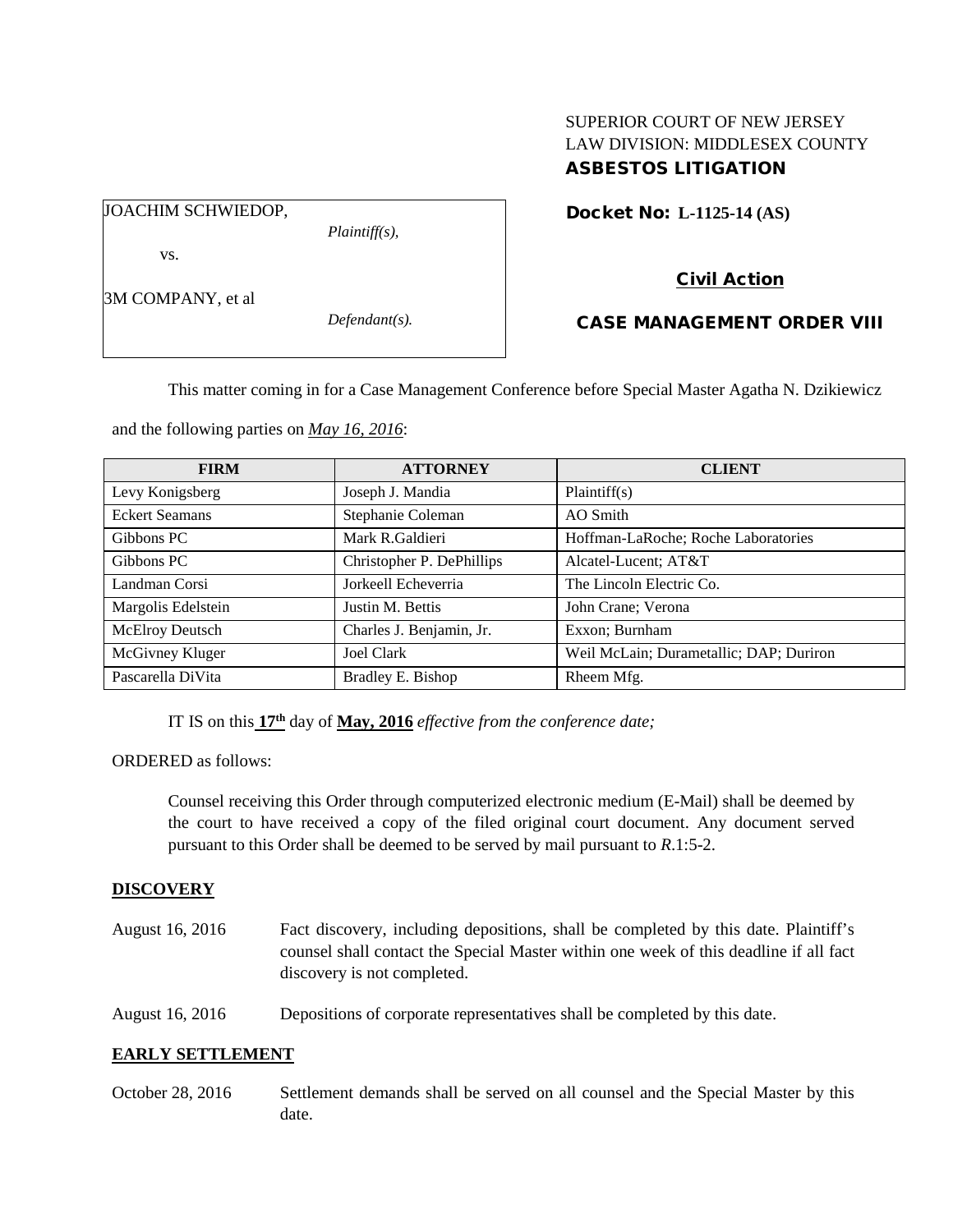## **SUMMARY JUDGMENT MOTION PRACTICE**

| September 2, 2016 | Plaintiff's counsel shall advise, in writing, of intent not to oppose motions by this date. |  |  |
|-------------------|---------------------------------------------------------------------------------------------|--|--|
|                   |                                                                                             |  |  |
|                   |                                                                                             |  |  |
|                   |                                                                                             |  |  |

- September 16, 2016 Summary judgment motions shall be filed no later than this date.
- October 14, 2016 Last return date for summary judgment motions.

#### **MEDICAL DEFENSE**

August 16, 2016 Plaintiff shall serve medical expert reports by this date.

November 18, 2016 Defendants shall identify its medical experts and serve medical expert reports, if any, by this date. **In addition, defendants shall notify plaintiff's counsel (as well as all counsel of record) of a joinder in an expert medical defense by this date.**

### **LIABILITY EXPERT REPORTS**

August 16, 2016 Plaintiff shall identify its liability experts and serve liability expert reports or a certified expert statement by this date or waive any opportunity to rely on liability expert testimony.

November 18, 2016 Defendants shall identify its liability experts and serve liability expert reports, if any, by this date or waive any opportunity to rely on liability expert testimony.

### **ECONOMIST EXPERT REPORTS**

August 16, 2016 Plaintiff shall identify its expert economists and serve expert economist report(s), if any, by this date or waive any opportunity to rely on economic expert testimony.

November 18, 2016 Defendants shall identify its expert economists and serve expert economist report(s), if any, by this date or waive any opportunity to rely on economic expert testimony.

## **EXPERT DEPOSITIONS**

December 9, 2016 Expert depositions shall be completed by this date. To the extent that plaintiff and defendant generic experts have been deposed before, the parties seeking that deposition in this case must file an application before the Special Master and demonstrate the necessity for that deposition. To the extent possible, documents requested in a deposition notice directed to an expert shall be produced three days in advance of the expert deposition. The expert shall not be required to produce documents that are readily accessible in the public domain.

#### **PRE-TRIAL AND TRIAL**

| August 26, 2016             | The settlement conference previously scheduled on this date is <b>cancelled</b> .                                                                   |
|-----------------------------|-----------------------------------------------------------------------------------------------------------------------------------------------------|
| December 15, 2016 @ 10:00am | Settlement conference. All defense counsel shall appear with authority<br>to negotiate settlement and have a representative authorized to negotiate |

\_\_\_\_\_\_\_\_\_\_\_\_\_\_\_\_\_\_\_\_\_\_\_\_\_\_\_\_\_\_\_\_\_\_\_\_\_\_\_\_\_\_\_\_\_\_\_\_\_\_\_\_\_\_\_\_\_\_\_\_\_\_\_\_\_\_\_\_\_\_\_\_\_\_\_\_\_\_\_\_\_\_\_\_\_\_\_\_\_\_\_\_\_\_\_\_\_\_\_\_\_\_\_\_\_\_\_\_\_\_